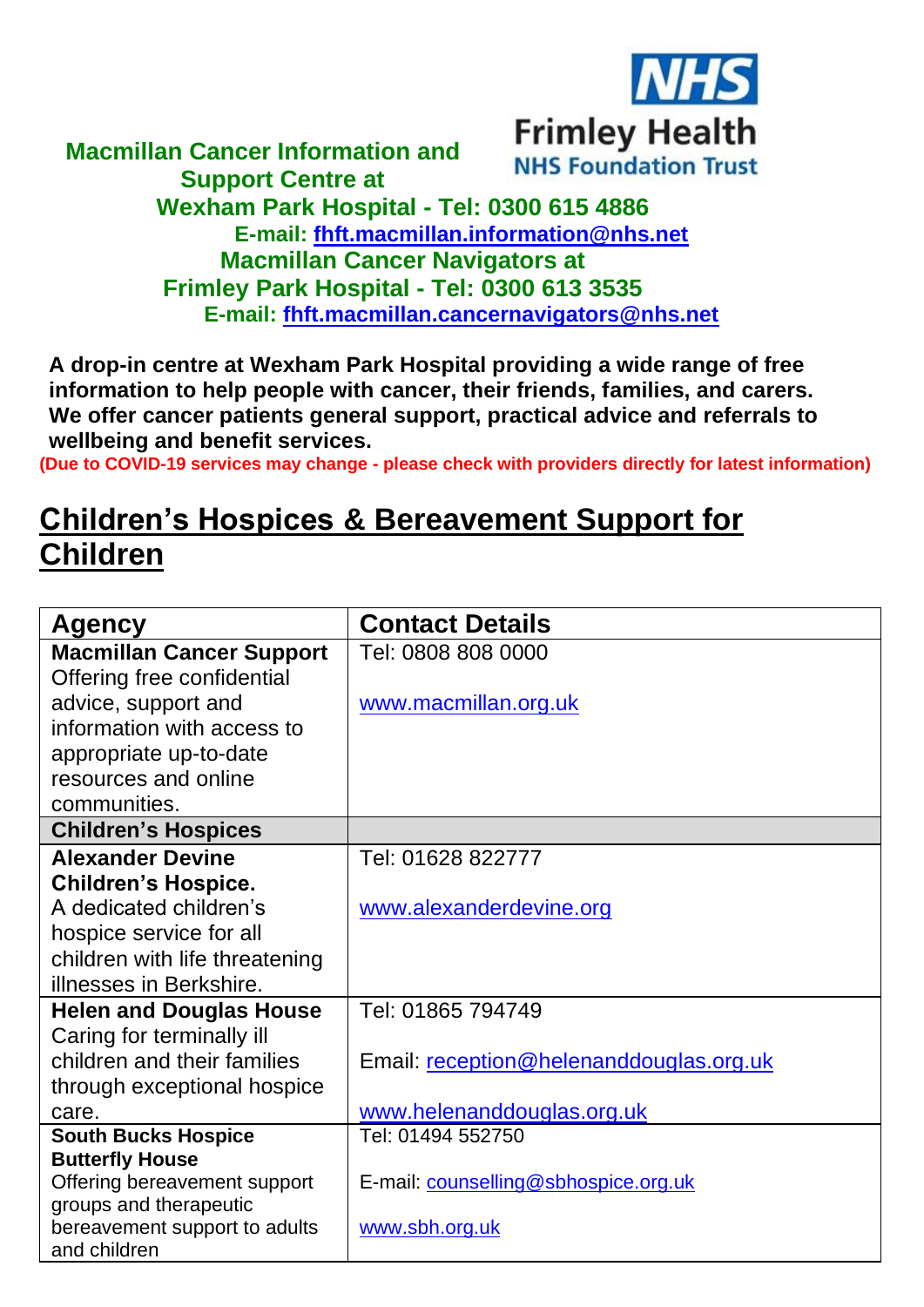| Naomi House & Jacksplace                                       | Tel: 01962 760555 ( Care Team)           |  |  |
|----------------------------------------------------------------|------------------------------------------|--|--|
| provide hospice care                                           | <b>Based in Winchester</b>               |  |  |
| including respite, end of life                                 |                                          |  |  |
| and bereavement care to                                        | www.naomihouse.org.uk/                   |  |  |
| children, young adults and                                     |                                          |  |  |
| families from Hampshire,                                       |                                          |  |  |
| Berkshire, and Surrey                                          | Email: wat.nhjpcareadmin@nhs.net         |  |  |
| (central southern England)                                     |                                          |  |  |
| <b>Shooting Star Children's</b>                                | Tel: 01483 230960                        |  |  |
| Hospice, Guildford. Providing                                  | www.shootingstar.org.uk/                 |  |  |
| support to children and their<br>families. Also have a virtual |                                          |  |  |
|                                                                |                                          |  |  |
| support<br>Sebastians action Trust -                           | Tel: 01344 622500                        |  |  |
| facilities in Crowthorne(surrey)                               |                                          |  |  |
| and North Waltham (Hampshire)                                  | Email: info@sebastiansactiontrust.org    |  |  |
| Supporting families of children                                |                                          |  |  |
| with life limiting conditions (0-                              |                                          |  |  |
| 19)                                                            | sebastiansactiontrust.org/               |  |  |
| <b>Bereavement support for</b>                                 |                                          |  |  |
| children & young families                                      |                                          |  |  |
| <b>Winston's Wish</b>                                          | Tel: 08088 020021                        |  |  |
| Practical support and guidance                                 | www.winstonswish.org.uk                  |  |  |
| to bereaved children and their                                 |                                          |  |  |
| families. Online chat and ASK<br>email service available. Free |                                          |  |  |
| 24/7 text crisis support.                                      |                                          |  |  |
| The Child Death Helpline                                       | Tel: 0800 282 986 freephone              |  |  |
| A freephone service for all those                              |                                          |  |  |
| affected by the death of a child                               | Tel: 0808 800 6019 freephone for mobiles |  |  |
| of any age.                                                    | www.childdeathhelpline.org.uk            |  |  |
| <b>Child Bereavement UK</b>                                    | Tel: 0800 02 888 40 (national number)    |  |  |
| Supporting families when a                                     |                                          |  |  |
| baby or child of any age dies or                               | Booked telephone support                 |  |  |
| is dying, or when a child is                                   |                                          |  |  |
| facing bereavement.                                            | Email: support@childbereavementuk.org    |  |  |
| Local support:<br><b>Clare Charity Centre</b>                  |                                          |  |  |
| Loudwater, HP14 4BF                                            | www.childbereavementuk.org               |  |  |
| Live chat available.                                           |                                          |  |  |
| <b>Hope Again</b>                                              | Tel: 0808 808 1677 Mon-Fri 9.30am-5pm    |  |  |
| Hope Again is Cruse                                            | Email: hopeagain@cruse.org.uk            |  |  |
| Bereavement Care's website for                                 |                                          |  |  |
| young people.                                                  | www.hopeagain.org.uk                     |  |  |
| Daisy's Dream                                                  | Tel: 0118 934 2604                       |  |  |
| Professional support service                                   |                                          |  |  |
| responding to the needs of                                     | Email: info@daisysdream.org.uk           |  |  |
| children and families afffected                                | www.daisysdream.org.uk                   |  |  |
| by bereavement.                                                |                                          |  |  |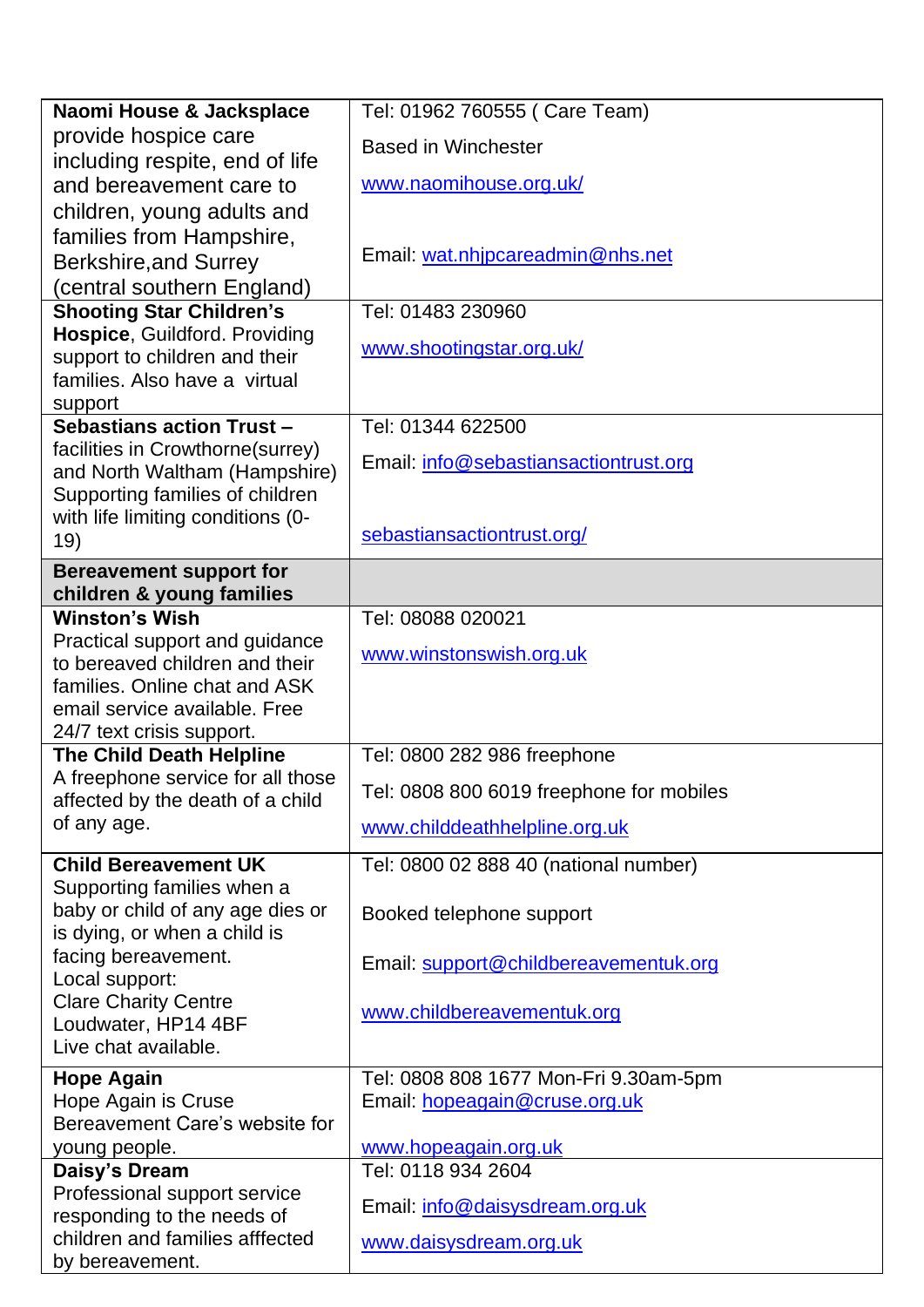| <b>The Compassionate Friends</b><br>Support after the death of a<br>child of any age.                                                                                                                            | Tel: 0345 123 2304<br>Email: helpline@tcf.org.uk<br>www.tcf.org.uk                                         |
|------------------------------------------------------------------------------------------------------------------------------------------------------------------------------------------------------------------|------------------------------------------------------------------------------------------------------------|
| <b>Together for short lives</b><br>helpline, online chat, advice,<br>support hub, and information for<br>people with children who are<br>expected to have short lives.<br>Help during illness to<br>bereavement. | Tel: 0808 8088 100 (helpline)<br>www.togetherforshortlives.org.uk/<br>Email available through website form |
| Jigsaw (South East incl<br>Surrey & west Sussex) -<br>Information, advice, guidance to<br>help support bereaved children<br>and young people and those<br>facing death of a loved one                            | Tel: 01342 313895 (9am-12pm weekdays)<br>info@jigsawsoutheast.org.uk<br>www.jigsawsoutheast.org.uk/        |